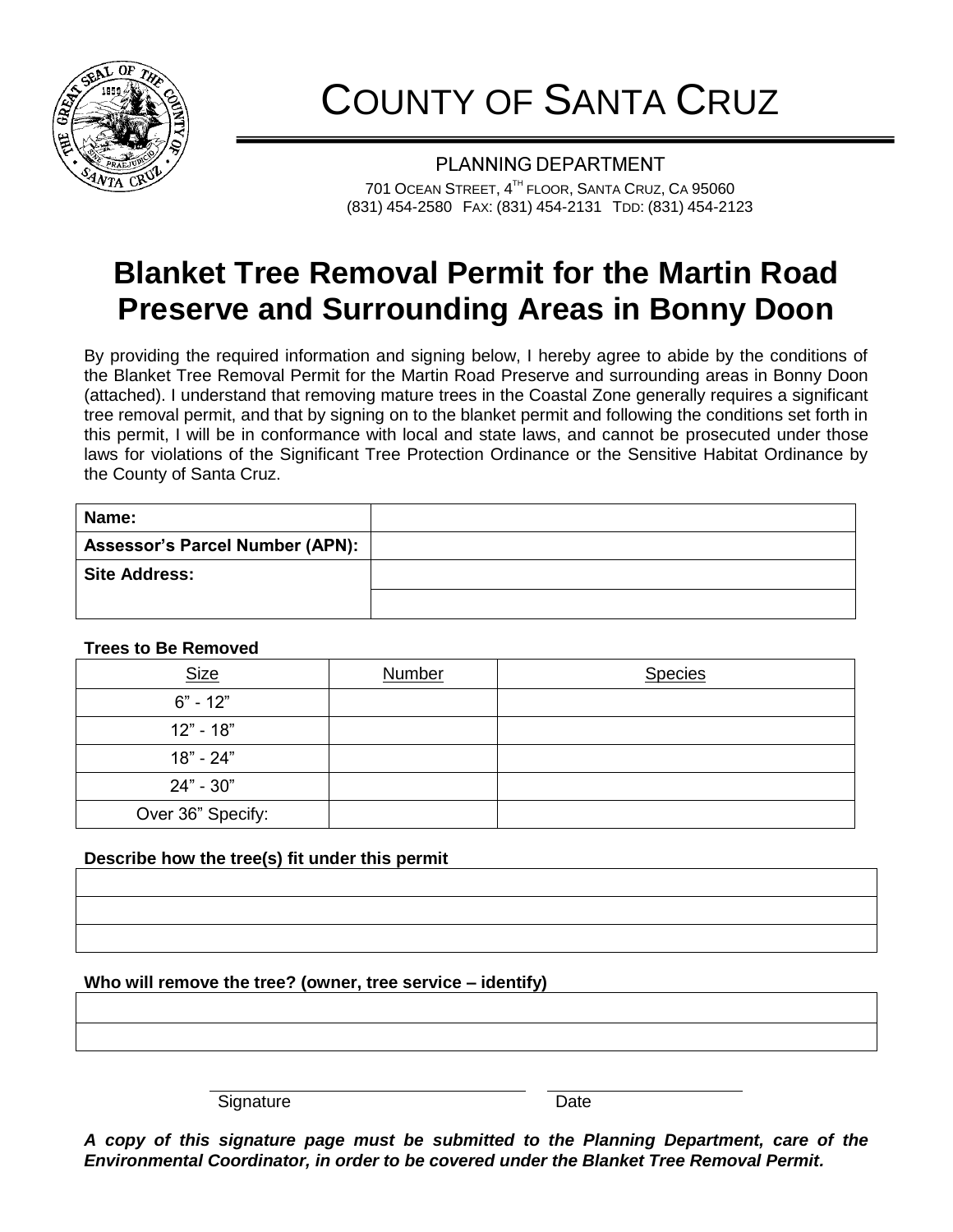## **Conditions of Blanket Tree Removal Permit**

This permit is a blanket significant trees removal permit that allows the legal removal of trees that meet the following conditions:

- 1. Trees within falling distance of a private structure, path or roadway, and;
- 2. Trees that were burned or stressed to the point of dying as a direct result of the 2008 Martin Fire, or;
- 3. Ponderosa pine trees that have been colonized by the western pine beetle and show signs of stress or are dead as a result.
- 4. This permit shall also cover stand thinning or sanitizing for the sole purpose of improving the health of the ponderosa forest, only if conducted under the supervision of the Forest Pathologist for the Department of Forestry and Fire Protection.

Trees that meet the parameters above may only be removed under the following conditions:

- 1. The property owner must register his or her intent to remove trees under this permit by submitting to the Environmental Coordinator in writing the following information:
	- A. Name
	- B. APN #
	- C. Address
	- D. Tree(s) to be removed
		- i. Size (diameter at breast height)
		- ii. Number of trees
		- iii. Species
	- E. How the tree fits under this permit
	- F. Who will remove the tree (owner, tree service identify)
	- G. Signature of property owner or agent (with property owner's signed approval) indicating that the conditions of this permit have been read and are agreed to.
		- \*\*\* A suggested form is available on the County website \*\*\*
- 2. Regarding ponderosa pines infested by the western bark beetle:
	- A. To prevent the spread of root fungus, fresh cuts stumps on green trees shall be treated with Sporax<sup>1</sup> within 24 hours, preferably immediately, after cutting.
	- B. Pine trees that still have green needles may still host beetles should be treated with **one** of the following measures:
		- i. All bark shall be removed from the tree;
		- ii. Branches of the tree must be removed and disposed of outside of Sand Hills habitat, and the tree covered in black plastic for at least 3 sunny days to heat the tree and kill off any beetles that may be present;
		- iii. Felled trees may be burned in Sand Hills under the supervision or approval of the Department of Forestry and Fire Protection. Ponderosa pines are typically associated with the Sand Hills habitat. Care must be taken to minimize impacts to the vegetative understory around ponderosa pines to be removed.
- 3. Replacement trees or care of natural sprouts are required:
	- A. For ponderosa pines:

 $\overline{\phantom{a}}$ 

- i. Monitor sprouts.
	- a. Seed germination has been stimulated as a result of the Martin Fire, and in many cases there is an abundance of ponderosa sprouts around burned trees. If ten or more seedlings are present within falling

<sup>&</sup>lt;sup>1</sup>Sporax is a non-restricted pesticide (it is exempt from pesticide license requirements because it is "incidental to wood removal"). Therefore, a homeowner does not need a license, and can apply to their land. Commercial applicators need a license. Sporax is borax in powder form; a cleaning, herbicidal and antifungal agent used as a home remedy as well as by forestry groups to control invasive species and treat sick trees. While borax is a natural product, mined from the ground, it is still dangerous to use in concentrated form and care must be taken.